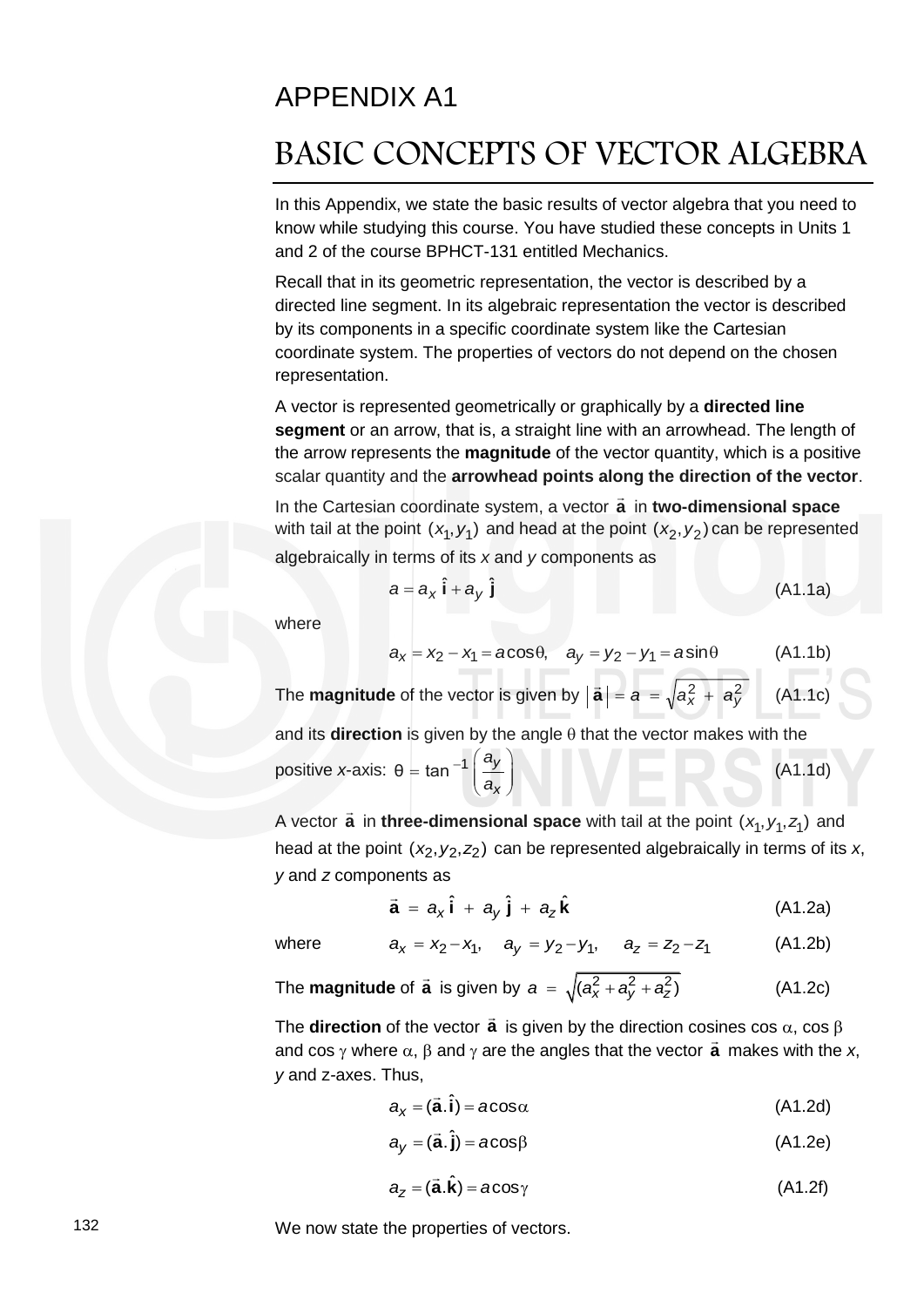## *Equality of Vectors*

Two free vectors are equal if they have the same magnitude and direction, regardless of the position of the tail of the vector or their respective components are equal:

$$
\vec{a} = \vec{b} \text{ iff } a_x = b_x,
$$
  

$$
a_y = b_y,
$$
  

$$
a_z = b_z
$$

If a vector **b**  $\overline{a}$  has the same magnitude but the opposite direction as any other vector **a**, then we can write

$$
\vec{\mathbf{b}} = -\vec{\mathbf{a}}
$$

## *Unit Vector*

A vector of length or magnitude 1 is called a **unit vector**. By convention, unit vectors are taken to be dimensionless. A unit vector is used to denote a direction in space. Any vector **a** can be represented as the product of its magnitude (*a*) and a unit vector along its direction denoted by **a** ˆ . Then we have:

$$
\vec{a} = a \hat{a}
$$
 or  $\hat{a} = \frac{\vec{a}}{a} = \frac{\vec{a}}{|\vec{a}|}$  (A1.3)

### *Addition and Subtraction of Vectors*

**Triangle Law of Vector Addition:** If two vectors **a** and **b**  $\overline{\phantom{a}}$  to be added are represented in magnitude and direction by the two sides of a triangle taken in order (which means that the tail of **b** is at the head of the vector **a** ), then their sum or resultant is given in magnitude and direction by the third side of the triangle taken in the opposite order, that is from the tail of the first vector to the head of the second vector (Fig. A1.1).

**Parallelogram Law of Vector Addition**: If the two vectors to be added are represented in magnitude and direction by the adjacent sides of a parallelogram, then their resultant is given in magnitude and direction by the diagonal of the parallelogram drawn through the point of intersection of the two given vectors (see Fig. A1.2).

The expressions for the magnitude and direction of the resultant **c**  $\rightarrow$ is for the magnitude and direction of the resultant  $\vec{c}$  for two  $\frac{1}{10}$  or procedule for the magnitude direction of the recentant  $\bullet$  is the vectors  $\vec{a}$  and  $\vec{b}$  having the angle  $\theta$  between them are given as follows:

$$
c = \sqrt{b^2 + 2ab\cos\theta + a^2}
$$
 (A1.4a)

$$
\alpha = \tan^{-1} \left[ \frac{a \sin \theta}{b + a \cos \theta} \right] \tag{A1.4b}
$$

Here *a, b* and *c* are the magnitudes of the vectors  $\vec{\bf a}$ ,  $\vec{\bf b}$  and  $\vec{\bf c}$ , respectively, and the angle  $\alpha$  between the vectors **b** and  $\vec{\mathbf{c}}$  $\vec{b}$  and  $\vec{c}$  gives the direction of the vector **c** Ļ (see Fig. A1.2).



**Fig. A1.1**: **The triangle law of vector addition.**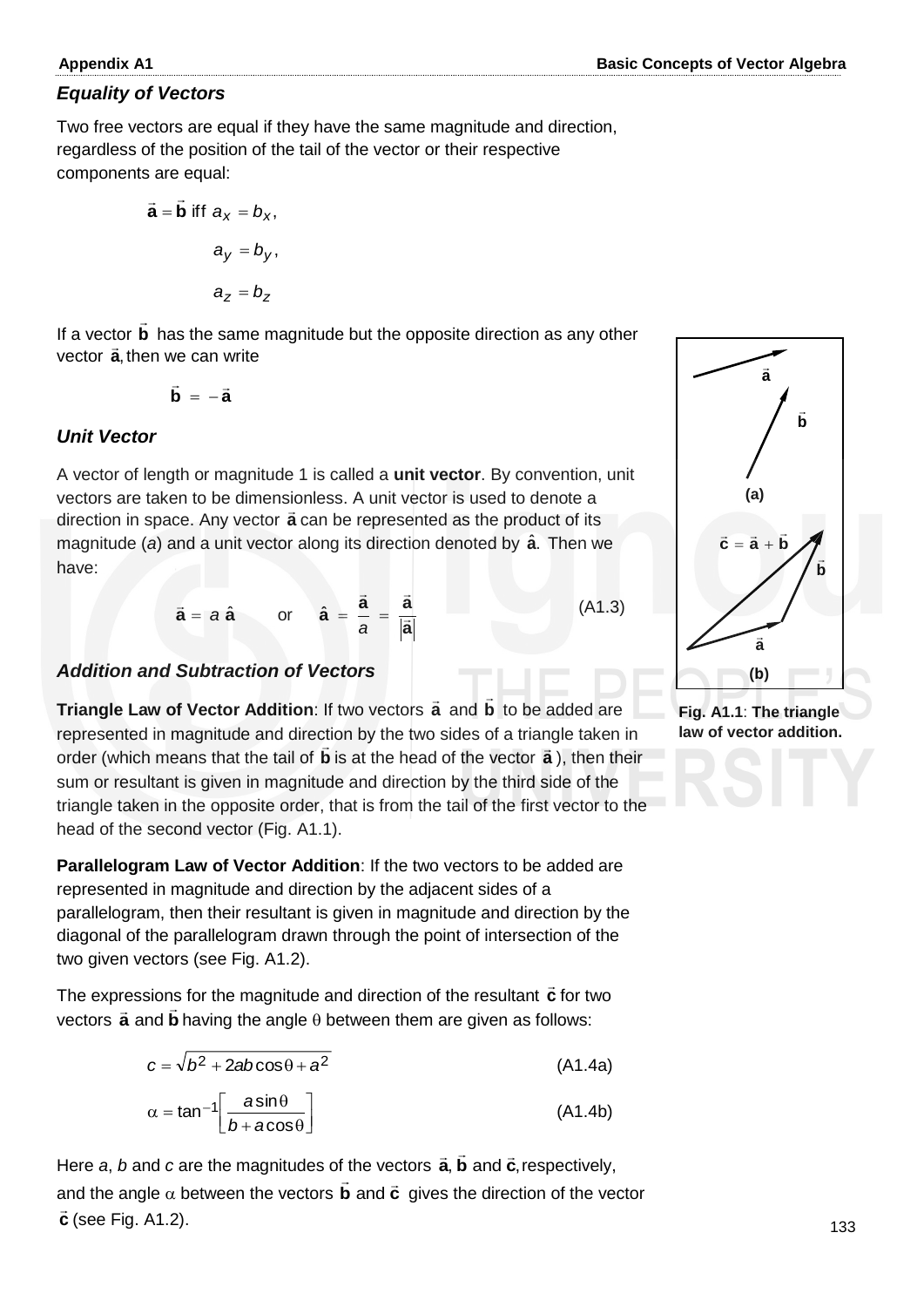

 **Fig A1.2**: **The parallelogram law of vector addition.**

In terms of components in the Cartesian system, the sum

$$
\vec{\mathbf{C}} = (c_x \hat{\mathbf{i}} + c_y \hat{\mathbf{j}} + c_z \hat{\mathbf{k}})
$$

of the vectors **a** and **b**  $\overline{\phantom{a}}$ is given as

$$
\vec{c} = \vec{a} + \vec{b} \Longrightarrow (a_x + b_x) \hat{i} + (a_y + b_y) \hat{j} + (a_z + b_z) \hat{k}
$$

It is possible to add any number of vectors by the repeated application of the triangle law of vector addition. We also use the polygon law of vector addition.

**Polygon Law of Vector Addition**: If a number of vectors are represented in magnitude and direction, by the sides of a polygon, taken in order, then the resultant vector is represented in magnitude and direction by the closing side of the polygon taken in the opposite order, that is from the tail of the first vector to the head of the last vector (see Fig. A1.3).  $\overline{a}$ 



**Fig. A1.3**: **Polygon law of vector addition applied for determining the resultant**   $(\vec{a} + \vec{b} + \vec{c} + \vec{d})$  of four vectors  $\vec{a}$ ,  $\vec{b}$ ,  $\vec{c}$  and  $\vec{d}$ .

#### **Vector addition is commutative and associative**:

$$
\vec{a} + \vec{b} = \vec{b} + \vec{a} \quad \text{and} \quad (\vec{a} + \vec{b}) + \vec{c} = \vec{a} + (\vec{b} + \vec{c}) \tag{A1.5}
$$

− Subtraction of a vector **b**  $\overline{\phantom{a}}$ from a vector  $\vec{a}$  denoted by  $\vec{a} - \vec{b}$ is just the sum of the vectors  $\vec{a}$  and  $(-\vec{b})$ : .<br>–

$$
\vec{\mathbf{a}} - \vec{\mathbf{b}} = \vec{\mathbf{a}} + (-\vec{\mathbf{b}})
$$
 (A1.6)